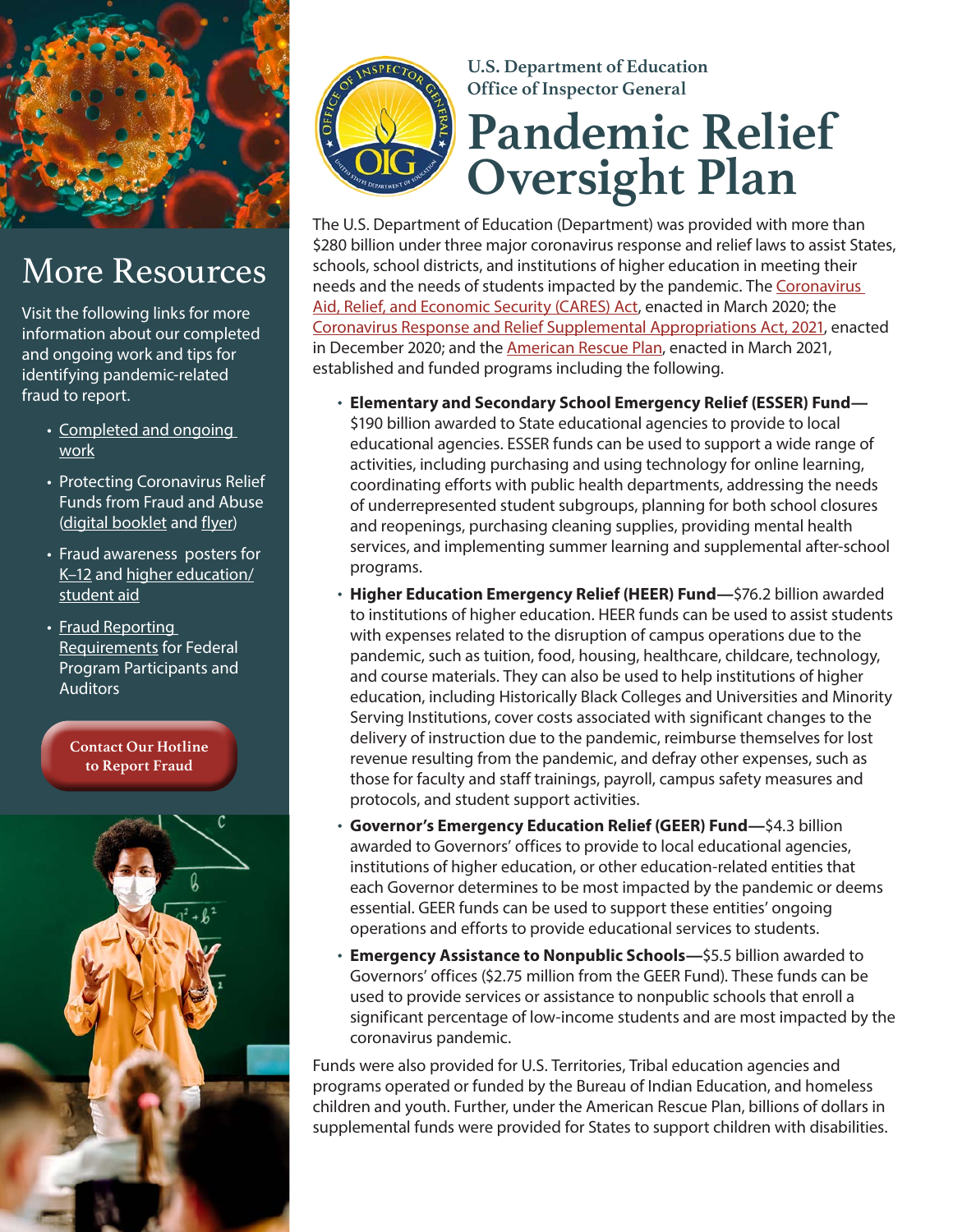

The three measures also provided the Office of Inspector General (OIG) with \$17 million to carry out oversight activities related to these funds. The OIG's mission is to promote the efficiency, effectiveness, and integrity of the Department's programs and operations through independent and objective audits, investigations, inspections, and other activities. To accomplish its mission, the OIG is conducting various pandemic relief oversight activities based on its FY 2022 Annual Plan, with a focus on auditing Department and grantee management and spending of these funds; examining the effectiveness of the pandemic relief programs; and investigating misuse, theft, and other criminal activity involving these funds. Specific work assignments that we plan to perform related to pandemic relief oversight are included in our [FY 2022 Annual Plan](https://www2.ed.gov/about/offices/list/oig/workplan.html).

The following is an overview of subject areas that are or may be included in the OIG's body of work.

## Audits and Other Reviews

Through the OIG's Audit Services component, OIG auditors anticipate performing a series of audits, inspections, and quick response reviews of programs, grants, requirements, and flexibilities established and funded under the three measures described above. OIG staff are actively coordinating with the Government Accountability Office to avoid duplication of effort and ensure the broadest possible level of oversight. Final audit areas for our work may change based on additional work the Government Accountability Office performs.

#### **State and Local Programs**

Department Focus

• Department's oversight of ESSER funds

External Focus (i.e., States, State educational agencies, local educational agencies, schools)

- Use of ESSER funds, with a focus on activities to address learning loss
- Use of ESSER funds for technology purposes
- Allocation and use of American Rescue Plan Homeless Children and Youth funds
- Processes for awarding and monitoring GEER funds
- Plans for allocating GEER funds to eligible entities
- Processes for administering Emergency Assistance to Nonpublic Schools funds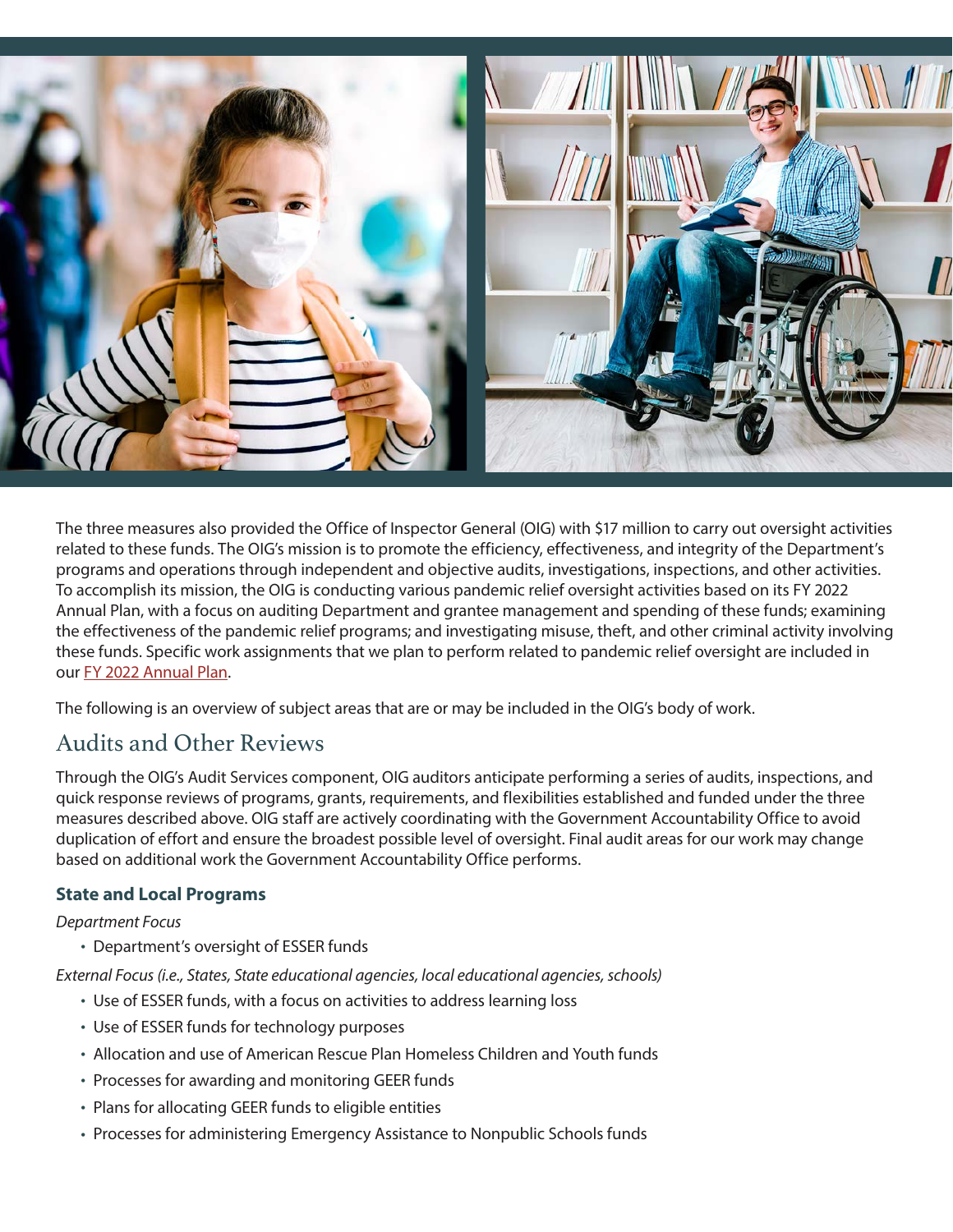

#### **Student Financial Assistance and Higher Education Programs**

#### Department Focus

- Department's processes for implementing flexibilities to Teacher Education Assistance for College and Higher Education grant service obligations
- Federal Student Aid's (FSA) transition of Federal student loan borrowers back into repayment after the relief measures implemented in response to the pandemic expire
- FSA's processes for the return of Title IV funds, cancellation of borrower loans, and exclusion of subsidized loan usage and Federal Pell Grant lifetime usage
- Department's oversight of HEER funds

#### External Focus (schools)

- Use of the Student Aid and Institutional portions of HEER funds
- Compliance with the return of Title IV waiver requirements

#### **Departmental Operations**

• Department's use or planned use of its supplemental pandemic-related program administration funding

### Criminal and Civil Investigations

Through the OIG's Investigation Services component, OIG criminal investigators are working to identify and stop those who seek to steal coronavirus response and relief aid funding. In 2020, the OIG established its Special Investigations Unit with a dedicated focus on investigative work surrounding coronavirus response and relief aid, as well as our ongoing disaster recovery investigative work. Special Investigations Unit investigators conduct criminal and civil investigations involving coronavirus programs and funding. They also work closely with all OIG components to identify and address systemic vulnerabilities that affect the Department's compliance with requirements of the coronavirusrelated and other statutes. The OIG is also conducting fraud outreach campaigns aimed at informing and educating stakeholders and the public about how to identify and report coronavirus-related fraud. The OIG has created a series of infographics, posters, and other materials, all free and available for downloading via its [website](https://www2.ed.gov/about/offices/list/oig/disasterrecovery.html). Further, OIG criminal investigators are working with their law enforcement colleagues across the country, including the Department of Justice Procurement Fraud Task Force and Federal-State task forces led by U.S. Attorneys' Offices. These task forces are working to quickly address fraud complaints and to identify, investigate, and prosecute fraud related to the pandemic.